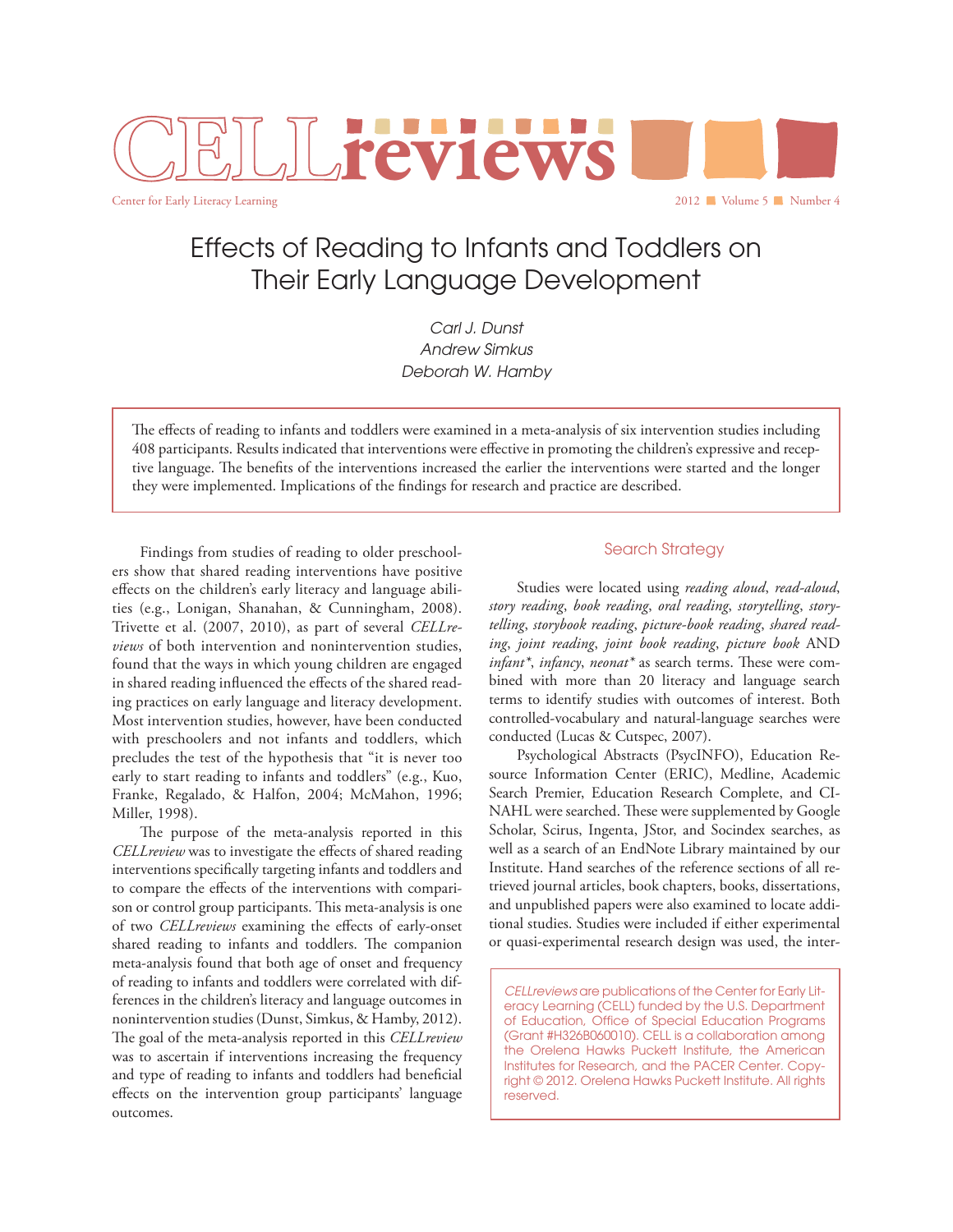ventions were conducted with infant and toddlers less than 36 months of age, and effect sizes could be calculated for the post-test group differences.

### Search Results

Five studies were located that included seven samples of intervention and comparison group participants (Fodor, 1968; High, LaGasse, Becker, Ahlgren, & Gardner, 2000; Irwin, 1960; Karrass & Braungart-Ricker, 2005; Whitehurst et al., 1994). The studies included 408 infants and toddlers who were on average 24 months of age at the beginning of the interventions (SD = 11, Range =  $4$  to 36). Four studies used randomized experimental designs and three studies used quasi-experimental nonrandomized group designs.

Appendix A includes the background characteristics of the study participants and Appendix B includes selected characteristics of the reading interventions, research designs, and outcome measures. Fifty five percent of the children were male and 45% were female. Two studies included typically developing children and five studies included children considered at-risk for poor outcomes mostly due to socio-environmental factors. All but one study included children from diverse ethnic backgrounds.

The interventions all involved some type of shared reading practice with infants and toddlers, but differed considerably in terms of how much experimentor guidance, support, or instruction was provided to the intervenors on how to read to infants and toddlers. Karrass and Braungart-Reiken (2005) compared the effects of non-specified shared reading in households where parents reported reading to their infants with parents who reported not reading to their infants. High et al. (2000) evaluated non-specified anticipatory guidance provided to parents of the children in their study by pediatric providers. In comparison, the interventions in two other studies were considerably more structured where the practitioners or parents were provided more ongoing supports, guidance, and instruction (Irwin, 1960; Whitehurst et al., 1994). Fodor (1968) implemented a structured intervention himself with the children in his study. The reading interventions were implemented in child care centers or preschools  $(N = 2)$ , the children's homes ( $N = 4$ ) or a combination of both settings ( $N = 1$ ). The outcomes included expressive language  $(N = 7)$ , receptive language  $(N = 6)$  or a combined expressive/receptive language  $(N = 1)$  measures in the studies.

Cohen's *d* effect sizes for the post-test differences between the intervention vs. nonintervention group participants were used to estimate the effects of reading to infants and toddlers on the study outcomes. The average weighted effect sizes for the post-test between group differences were used to estimate the effects of the reading interventions. The 95% confidence intervals (CI) for the average effect sizes were used for substantive interpretation of the findings. A 95% CI not including zero indicates that the average effect size differs significantly from zero at the *p* < .05 level (Rosenthal, 1994). An effect size between 0.20 and 0.49 is considered small, an effect size between 0.50 and 0.79 is considered medium, and an effect size equal to or greater than 0.80 is considered large (Dunst & Hamby, 2012; Lipsey & Wilson, 2001).

### Synthesis Findings

The weighted average effect size for the intervention vs. nonintervention group comparisons was 0.38 (95% CI = 0.27-0.48) indicating that the shared reading interventions were effective in terms of influencing changes in the infants' and toddlers' language development. The interventions were effective in promoting both the children's expressive, *d* = 0.40 (95% CI = 0.27-0.54) and receptive, *d* = 0.29 (95% CI = 0.11-0.45) language development.

The interventions in the studies differed in terms of both the ages of the children when shared reading began and the length of the interventions. Interventions begun in the first year of life had a *d* = 0.51 (95% CI = 0.37 – 0.65) and interventions begun between 24 and 36 months of age had a *d* = 0.22 (95% CI = 0.63-0.38). Interventions lasting seven or fewer months had a *d* = 0.17 (95% CI = 0.03- 0.31) whereas interventions lasting 12 to 17 months had a *d* = 0.63 (95% CI = 0.47-0.78). The interventions with the youngest children tended to be implemented the longest.

The extent to which the effect sizes for the language outcomes differed as a function of when the assessment measures were administered was determined by regressing the effect sizes on the time (number of months) between the completion of the interventions and when the outcomes were measured. The weighted correlation coefficient between the predictor and outcome measures was  $r = 0.47$ ,  $p =$ .004. Figure 1 shows the regression line for the relationship among the variables for the weighted effect sizes (Hedges,



*Figure 1***. Regression line for the relationship between the number of months after the completion of the interventions and the study outcomes.**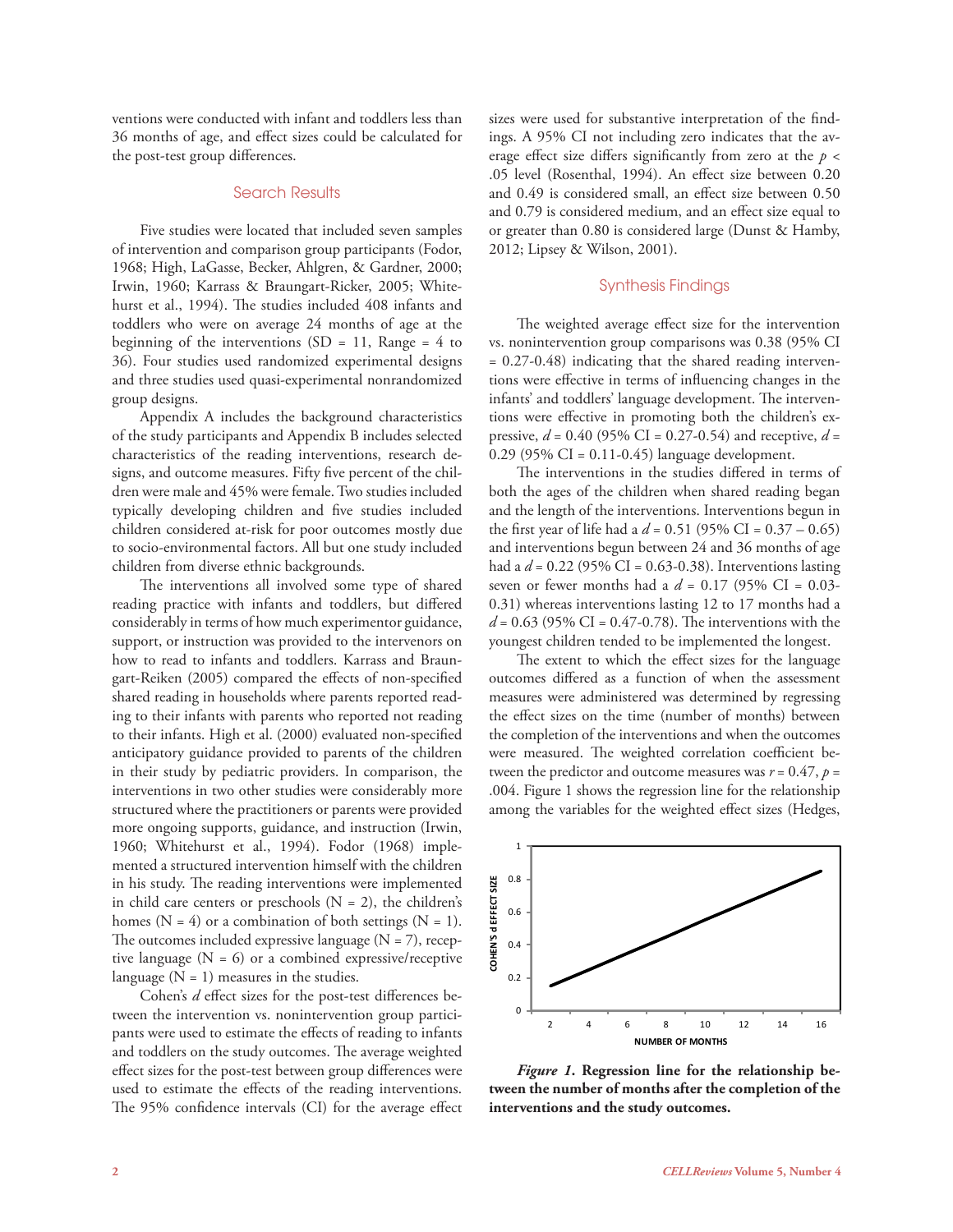1994). The results indicate that the benefits of the interventions became more pronounced the later the outcome measures were obtained. This suggests that the interventions had longer-term benefits as evidenced by the results.

#### **Discussion**

Results reported in this *CELLreview* indicated the shared reading interventions were effective in promoting the infants' and toddlers' expressive and receptive language and that the benefits were more positive the earlier the interventions were started and the longer they were implemented. Results also showed the interventions had longer term benefits. The findings showed that the effects of the interventions became larger the later the outcome assessments were conducted. Taken together, the results provide support for the contention that reading to infants and toddlers is warranted as a language intervention strategy (e.g., McMahon, 1996; Miller, 1998; Neuman & Wright, 2007; Parlakian, 2003).

The findings from this meta-analysis and those reported in a companion *CELLreview* (Dunst et al., 2012) both yielded evidence that the earlier infants and toddlers were read to, the more positive were the effects of the interventions. Both research syntheses also yielded evidence that the benefits of early shared reading became more pronounced the later the language measures were administered, indicating that early reading had longer term benefits.

One limitation of the meta-analysis was the fact that we were able to locate only a handful of intervention studies with children 36 months of age or younger. Another limitation was the lack of detailed information about the specific characteristics of the reading interventions in most of the studies. One other limitation was the fact that only two randomized controlled design studies were located. Better designed and implemented studies, and especially studies that include more detailed information about the characteristics of the reading episodes, would help identify the characteristics of and conditions under which reading to infants and toddlers is most effective.

#### *Implications for Practice*

Notwithstanding the limited information about the characteristics of reading experiences afforded infants and toddlers, recommendations about how to engage very young children in shared reading abound (e.g., Haas & Haas, 2000; HighReach Learning, 2005; Zeece & Churchill, 2001). The recommendations and suggestions offered by early reading experts tend to emphasize the same kinds of practices: Reading with enthusiasm, responsiveness to children's attempts to engage in looking at and playing with books, reading stories that include rhythms and rhymes, following children's interests, reading children's favorite stories and rhymes over and over, and engaging children in reading episodes just long enough to maintain engagement.

The many different CELL practice guides (www.earlylitearcylearning.org) for reading to infants and toddlers incorporate these recommendations as well as characteristics identified in other *CELLreviews* as important for early literacy and language development (e.g., Dunst, Jones, Johnson, Raab, & Hamby, 2011; Dunst, Meter, & Hamby, 2011; Trivette et al., 2010). Learning to engage in reading experiences that are pleasurable is made easier when those experiences are fun, enjoyable, and interesting to infants and toddlers, and which actively engage the children in the reading experiences as they become increasingly enthralled by books and stories.

#### **References**

- Bayley, N. (1969). *Bayley Scales of Infant Development*. New York: Psychological Corporation.
- Dunst, C. J., & Hamby, D. W. Guide for calculating and interpreting effect sizes and confidence intervals in intellectual and developmental disabilities research studies. *Journal of Intellectual and Developmental Disability, 37,* 89-99. doi:10.3109/13668250.2012.673575
- Dunst, C. J., Jones, T., Johnson, M., Raab, M., & Hamby, D. W. (2011). Role of children's interests in early literacy and language development. *CELLreviews, 4*(5), 1-18. Available at http://www.earlyliteracylearning. org/cellreviews/cellreviews\_v4\_n5.pdf
- Dunst, C. J., Meter, D., & Hamby, D. W. (2011). Relationship between young children's nursery rhyme experiences and knowledge and phonological and printrelated abilities. *CELLreviews, 4*(1), 1-12. Available at http://www.earlyliteracylearning.org/cellreviews/ cellreviews\_v4\_n1.pdf
- Dunst, C. J., Simkus, A., & Hamby, D. W. Relationship between age of onset and frequency of reading to infants and toddlers and later language and literacy development. *CELLreviews, 5*(3), 1-10. Available at http://www.earlyliteracylearning.org/cellreviews/cellreviews\_v5\_n3.pdf
- Fenson, L., Dale, P. S., Reznick, J. S., Thal, D. J., Bates, E., Hartung, J. P., Pethick, S. J., & Reilly, J. S. (1993). *MacArthur Communicative Development Inventories*. San Diego, CA: San Diego State University.
- Fodor, E. M. (1968). The influence of a program of reading on children's language development. *Journal of Communication Disorders, 1*, 246-252.
- Gardner, M. F. (1981). *Expressive One-Word Picture Vocabulary Test*. Novato, CA: Academic Therapy.
- Haas, M., & Haas, L. J. (2000). *Read it aloud!: A parent's guide to sharing books with young children*. Natick, MA: Reading Railroad.
- Hedges, L. V. (1994). Fixed effects models. In H. Cooper &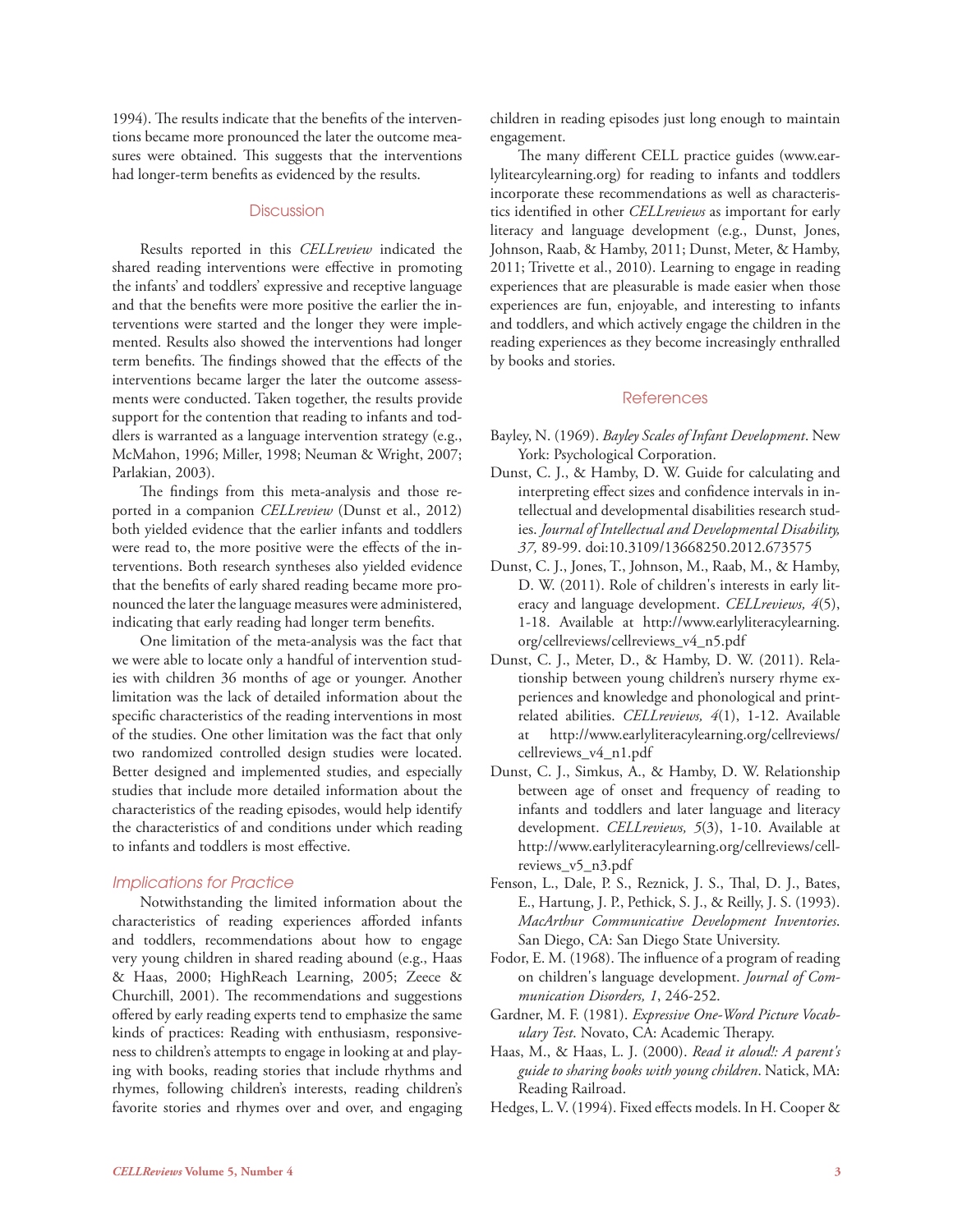L. V. Hedges (Eds.), *The handbook of research synthesis* (pp. 285-299). New York: Russell Sage Foundation.

- High, P. C., LaGasse, L., Becker, S., Ahlgren, I., & Gardner, A. (2000). Literacy promotion in primary care pediatrics: Can we make a difference? *Pediatrics, 105*, 927-934.
- HighReach Learning. (2005). *Training module: Reading to infants and toddlers*. Charlotte, NC: Author. Retrieved from http://www.highreach.com/highreach\_cms/Link Click.aspx?fileticket=2rqFTwK4BnY%3D&tabid=105
- Irwin, O. C. (1960). Infant speech: Effect of systematic reading of stories. *Journal of Speech and Hearing Research, 3*, 187-190.
- Karrass, J., & Braungart-Ricker, J. M. (2005). Effects of shared parent-infant book reading on early language acquisition. *Journal of Applied Developmental Psychology, 26*, 133-148.
- Kuo, A. A., Franke, T. M., Regalado, M., & Halfon, N. (2004). Parent report of reading to young children. *Pediatrics, 113*, 1944-1951. Retrieved from http://pediatrics.aappublications.org/
- Lipsey, M. W., & Wilson, D. B. (2001). *Practical metaanalysis* (Applied Social Research Methods Series Vol. 49). Thousand Oaks, CA: Sage.
- Lonigan, C. J., Shanahan, T., & Cunningham, A. (2008). Impact of shared-reading interventions on young children's early literacy skills. In National Institute for Literacy (Ed.), *Developing early literacy: Report of the National Early Literacy Panel: A scientific synthesis of early literacy development and implications for intervention* (pp. 153-171). Washington, DC: Editor.
- Lucas, S. M., & Cutspec, P. A. (2007). *The role and process of literature searching in the preparation of a research synthesis* (Winterberry Research Perspectives Vol. 1, No. 10). Asheville, NC: Winterberry Press.
- McMahon, R. (1996). Introducing infants to the joy of reading. *Dimensions of Early Childhood, 24*(3), 26-29.
- Meyers, C. E., Dingman, H. F., Orpet, R. E., Sitkei, E. G., & Watts, C. A. (1964). Four ability-factor hypotheses at three preliterate levels in normal and retarded children. *Monographs of the Society for Research in Child Development, 29*(5, Serial No. 96). doi:10.2307/1165740
- Miller, K. (1998). Caring for the little ones: Using books with infants and toddlers. *Child Care Information Exchange, 122*, 74-76. Retrieved from http://www.ccie. com/
- Neuman, S. B., & Wright, J. S. (2007). *A parent's guide to reading with your young child*. New York: Scholastic.
- Parlakian, R. (2003). *Before the ABCs: Promoting school readiness in infants and toddlers*. Washington, DC: Zero to Three.
- Rosenthal, R. (1994). Parametric measures of effect size. In H. Cooper & L. V. Hedges (Eds.), *The handbook of research synthesis* (pp. 231-244). New York, NY: Russell Sage Foundation.
- Trivette, C. M., & Dunst, C. J. (2007). Relative effectiveness of dialogic, interactive, and shared reading interventions. *CELLreviews, 1*(2), 1-12. Available at http://www.earlyliteracylearning.org/cellreviews/cellreviews\_v1\_n2.pdf
- Trivette, C. M., Dunst, C. J., & Gorman, E. (2010). Effects of parent-mediated joint book reading on the early language development of toddlers and preschoolers. *CELLreviews, 3*(2), 1-15. Available at http://www. earlyliteracylearning.org/cellreviews/cellreviews\_v3\_ n2.pdf
- Whitehurst, G. J., Arnold, D. S., Epstein, J. N., Angell, A. L., Smith, M., & Fischel, J. E. (1994). A picture book reading intervention in day care and home for children from low-income families. *Developmental Psychology, 30*, 679-689.
- Zeece, P. D., & Churchill, S. L. (2001). First stories: Emergent literacy in infants and toddlers. *Early Childhood Education Journal, 29*, 101-104. doi:10.1023/A:1012572812166

### Authors

Carl J. Dunst, Ph.D., is Co-Director and Research Scientist at the Orelena Hawks Puckett Institute, Asheville and Morganton, North Carolina. and Co-Principal Investigator of the Center for Early Literacy Learning (CELL). Andrew Simkus, B.S., is a Research Assistant at the Puckett Institute, and Deborah W. Hamby, M.P.H., is a Research Analyst at the Puckett Institute.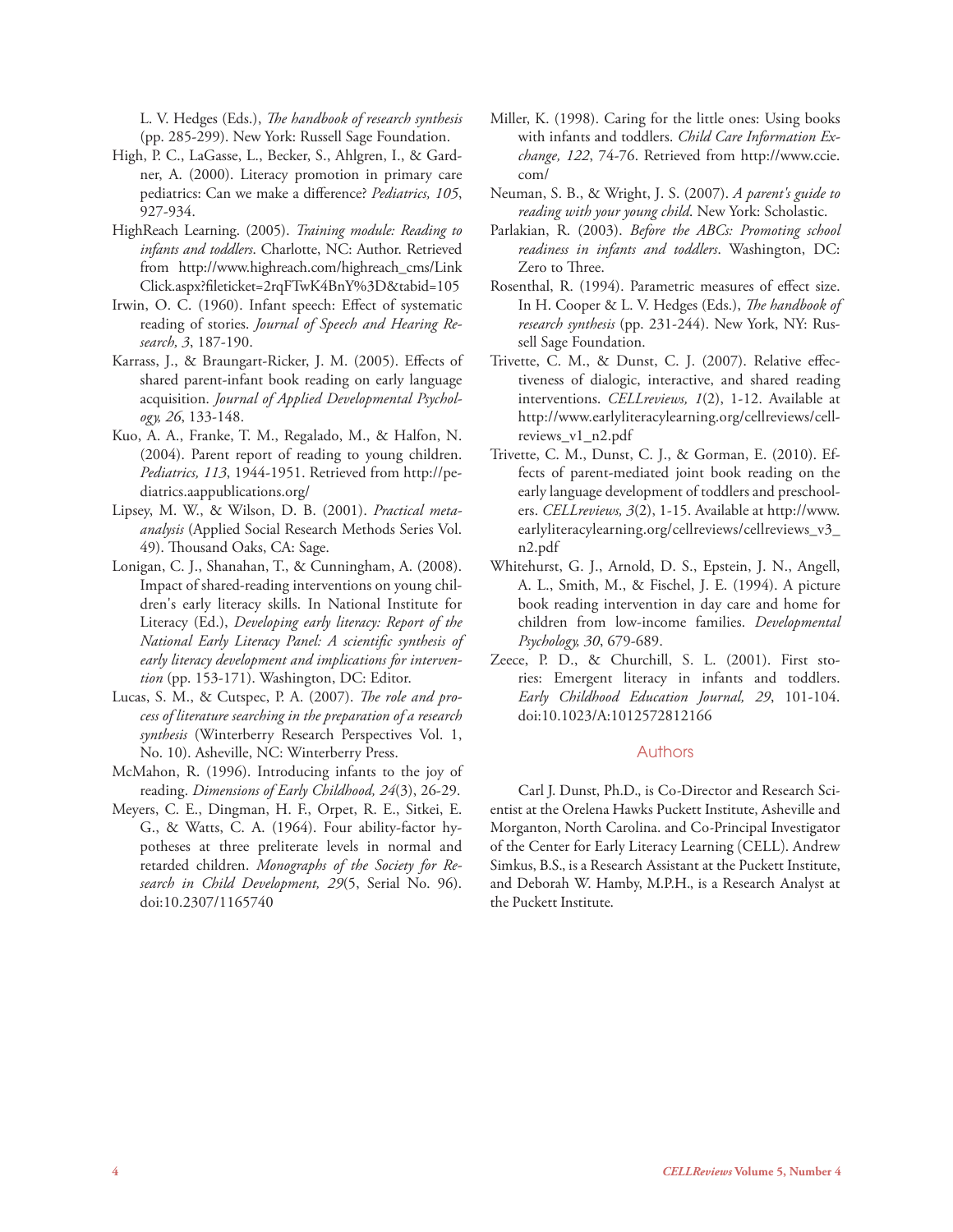| Study                | Sample<br>Size | Child Age (Months) |           | Child Gender |           | Child                         |           | Child     |
|----------------------|----------------|--------------------|-----------|--------------|-----------|-------------------------------|-----------|-----------|
|                      |                | Mean               | Range     | Male         | Female    | Ethnicity                     | Percent   | Condition |
| Fodor (1967)         | 48             | 26                 | $21 - 30$ | 30           | 18        | African American<br>Caucasian | 63        | At-risk   |
|                      |                |                    |           |              |           |                               | 37        |           |
| High et al. $(2000)$ | 62             | 8                  | $5 - 11$  | 32           | 30        | Latino                        | 47        | At-risk   |
| (Sample 1)           |                |                    |           |              |           | Caucasian                     | 18        |           |
|                      |                |                    |           |              |           | Other                         | 35        |           |
| High et al. $(2000)$ | 88             | 8                  | $5 - 11$  | 48           | 40        | Latino                        | 47        | At-risk   |
| (Sample 2)           |                |                    |           |              |           | Caucasian Other               | 18        |           |
|                      |                |                    |           |              |           |                               | 35        |           |
| Irwin (1960)         | 34             | 13                 | $13 - 13$ | <b>NR</b>    | <b>NR</b> | <b>NR</b>                     | <b>NR</b> | Typical   |
| Karrass & Braungart- | 87             | $\overline{4}$     | $4 - 4$   | 48           | 39        | Caucasian                     | 97        | Typical   |
| Rieker (2005)        |                |                    |           |              |           |                               |           |           |
| Whitehurst et al.    | 48             | 36                 | 26-46     | 25           | 23        | African American              | 55        | At-risk   |
| (1994)               |                |                    |           |              |           | Latino                        | 23        |           |
| (sample 1)           |                |                    |           |              |           | Caucasian                     | 22        |           |
| Whitehurst et al.    | 41             | 36                 | 26-46     | 21           | 20        | African American              | 55        | At-risk   |
| (1994)               |                |                    |           |              |           | Latino                        | 23        |           |
| (Sample 2)           |                |                    |           |              |           | Caucasian                     | 22        |           |

# **Appendix A** *Background Characteristics of the Study Participants*

NR = Not Reported.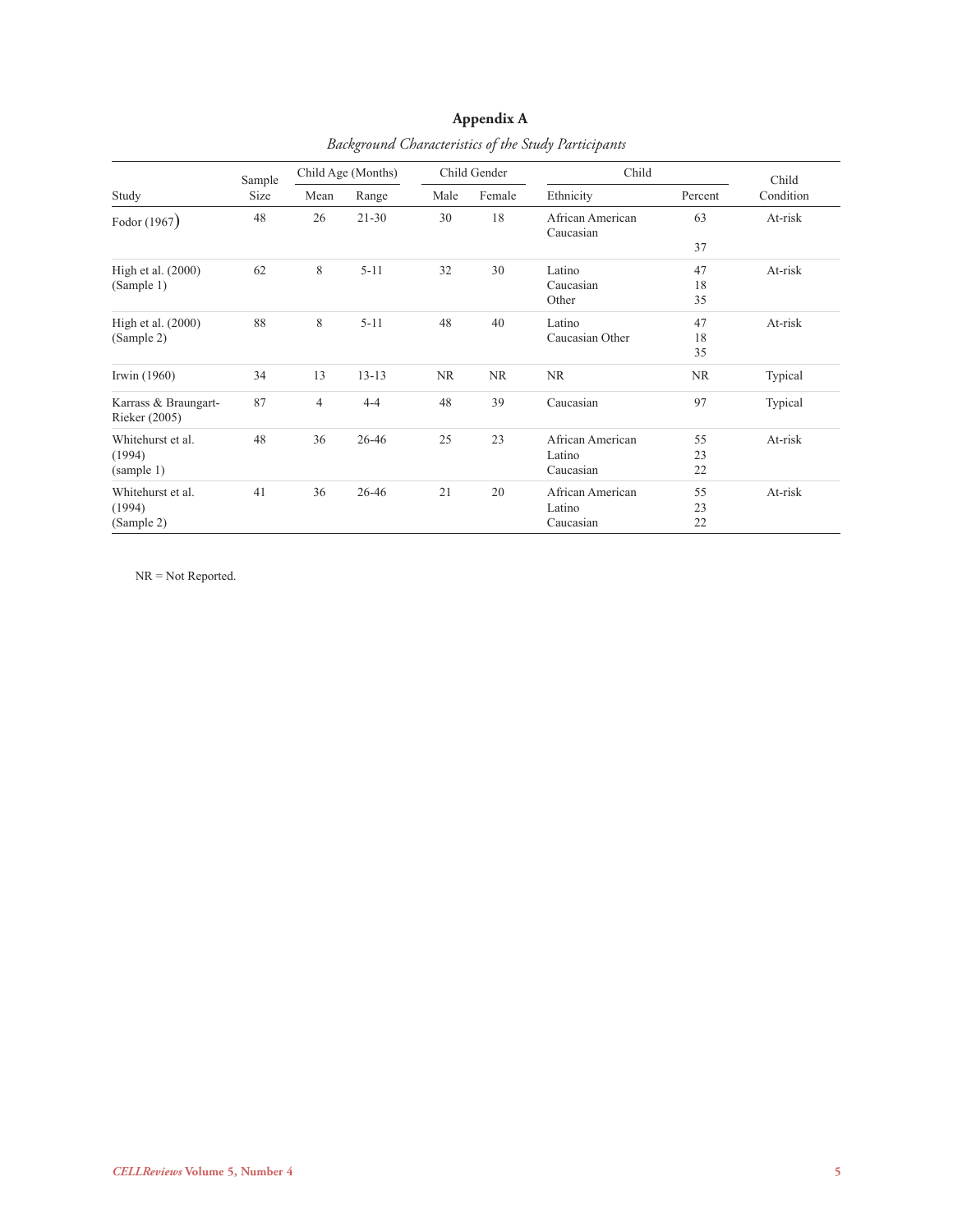# **Appendix B**

|                                        |                    | Length of                | Child Measures                         |                                                             |  |  |
|----------------------------------------|--------------------|--------------------------|----------------------------------------|-------------------------------------------------------------|--|--|
| Study                                  | Type of Design     | Intervention<br>(Months) | Reading Practice                       | Outcome                                                     |  |  |
| Fodor (1967)                           | Quasi-experimental | 3                        | Illustrated storybook reading          | <b>Expressive Language</b><br>Expressive/Receptive Language |  |  |
| High et al. (2000)<br>(Sample 1)       | Experimental       | 7                        | Non-specified anticipatory<br>guidance | <b>Expressive Language</b><br>Receptive Language            |  |  |
| High et al. (2000)<br>(Sample 2)       | Experimental       | 13                       | Non-specified anticipatory<br>guidance | <b>Expressive Language</b><br>Receptive Language            |  |  |
| Irwin $(1960)$                         | Quasi-experimental | 17                       | Illustrated storybook reading          | <b>Expressive Language</b>                                  |  |  |
| Karrass & Braungart-Riekes<br>(2005)   | Quasi-experimental | 12                       | Non-specified shared reading           | Expressive Language<br>Receptive Language                   |  |  |
| Whitehurst et al. (1994)<br>(Sample 1) | Experimental       | $\mathfrak{2}$           | Dialogic reading at school             | Expressive Language<br>Receptive Language                   |  |  |
| Whitehurst et al. (1994)<br>(Sample 2) | Experimental       | 2                        | Dialogic reading at school<br>and home | <b>Expressive Language</b><br>Receptive Language            |  |  |

# *Type of Research Designs and Comparisons Between the Independent and Dependent Measures*